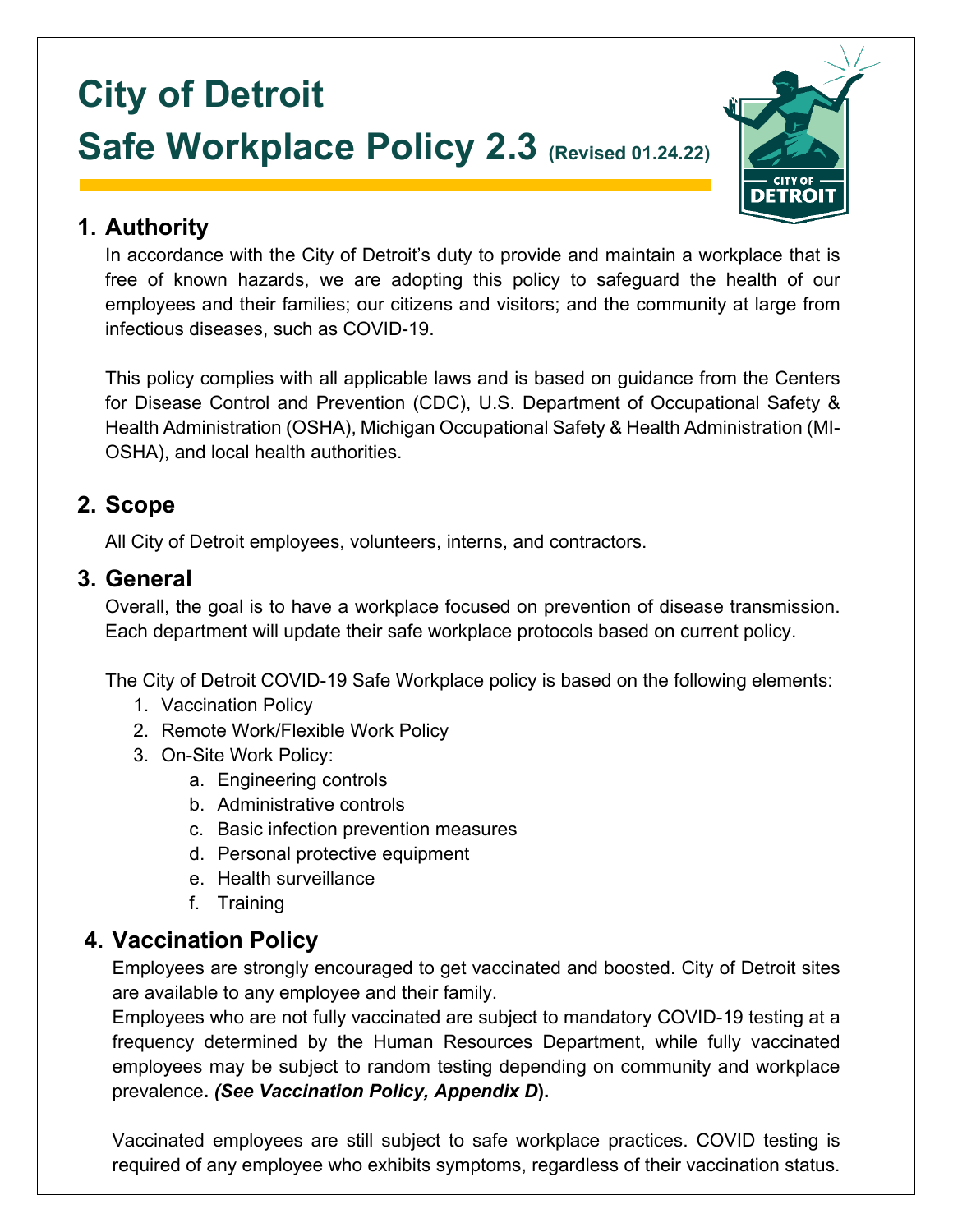### **5. Remote Work and Flexible Work Plans**

Some employees may continue full-time or part-time remote work depending on their role and their department's participation in the City's flexible work program. Directors will work with managers and department personnel to staff capacity in the workplace and implement schedules on a rotational basis, if needed.

Employees may be eligible for a flexible work plan where weekly schedules and tasks would allow flexibility in work hours or number of days in the office. Flexible work plans may help departments adapt to capacity restrictions at the worksite and avoid high traffic at worksite entryways. Directors and managers will determine the flexible work options available for each department based on operational need. These plans will be included in each department's safe workplace protocol.

### **6. Employee Requirements**

The following applies to employees working on-site, whether full time or on a flexible schedule:

### A. COVID-19 Testing Guidelines:

- **a. Any employee who tests positive but has no symptoms** will be asked to isolate and can retest 5-7 days from the date their initial positive test. If after 5-7 days the employee tests negative and continues to be symptom-free, the employee can be allowed to return to a worksite.
- **b. Any employee who tests positive with symptoms** will be asked to isolate and can retest in as early as 7 days from the date of their first symptom (if they are symptom free for at least 24 hours). If negative and displaying no symptoms (including being fever free), the employee can be allowed to return to a worksite.
- **c. Employees who have had a high-risk exposure** will continue to be evaluated for quarantine and tested 5-7 days after the initial exposure, unless symptoms develop wherein the employee will be tested immediately.
- **d. All employees who test positive must receive a NEGATIVE test and HR Clearance prior to returning to the workplace.**
- **e. Self-test results are currently being accepted.** Send images of self-test results to your HR Employee Services Consultant.

*COD Safe Workplace Policy 2.3*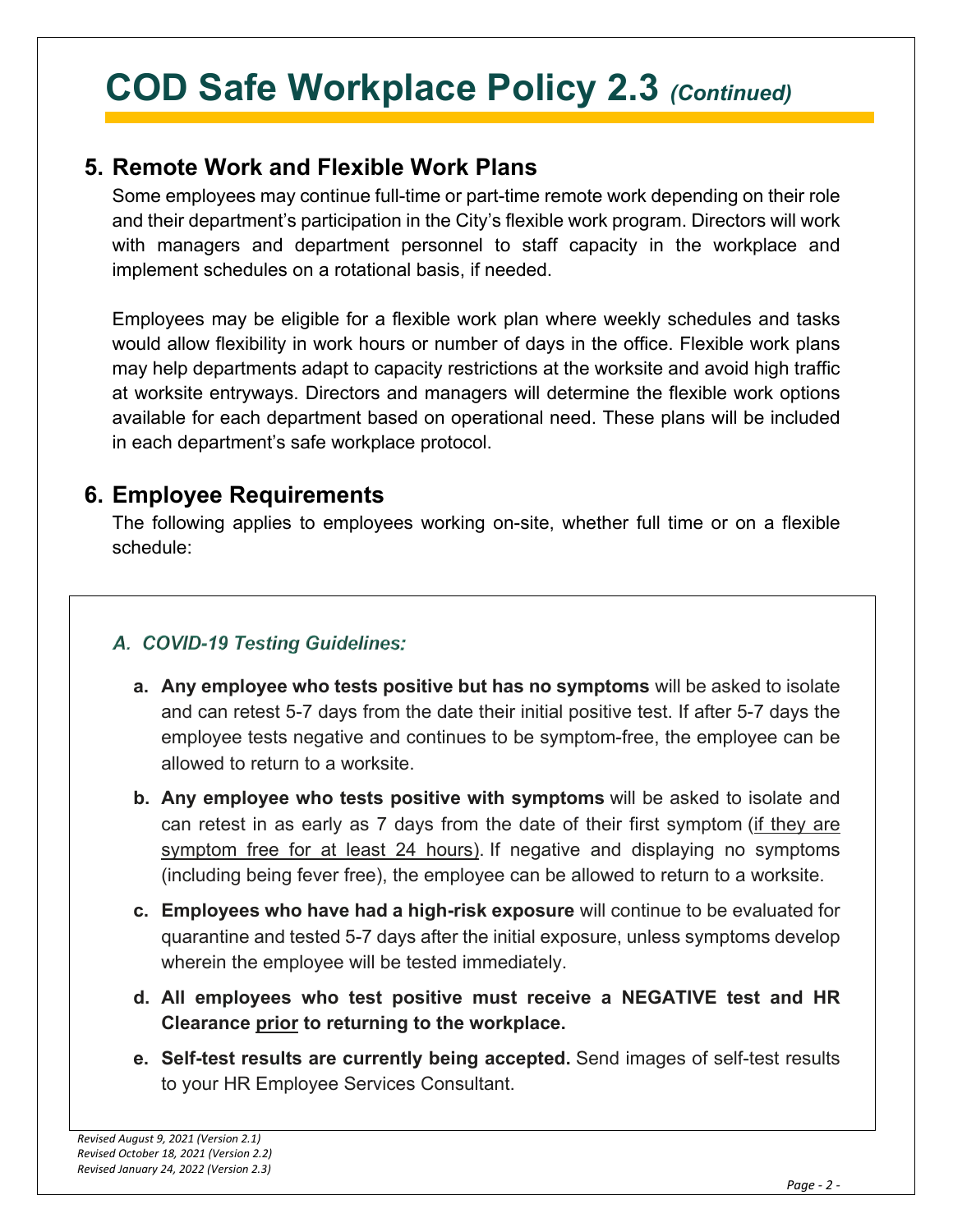#### *B. Additional Testing Requirements:*

- a. Employees will be tested for COVID-19 and must receive a negative test result prior to returning to the workplace, regardless of vaccination status.
- b. Employees may schedule testing by calling (313) 426-7997 or by contacting their HR Employee Services Consultant.
- c. Human Resources will provide a "Clear" for any employee planning to come on-site or continue working on-site.
- d. **PLEASE NOTE: Only when HR has informed the department that an employee is cleared to work, shall the employee be authorized work (either on-site or at an offsite or outdoor work location).**
- e. Fully vaccinated employees may be subject to random testing based on community and employee prevalence.
- f. Employees who are not fully vaccinated or those whose vaccination status is not known by HR, shall be scheduled for testing at a frequency determined by Human Resources. *\*Testing includes employees approved for telework who can be called in to work at any time.*
- g. Refusal to submit to the required COVID-19 testing can result in disciplinary action; up to and including discharge.

#### *C. Daily Self-Health Screening:*

a. Each workday, on-site employees must complete the [MANDATORY Daily COVID-](https://app.smartsheet.com/b/form/c892e9902bea49fd98a1363ab5d0cacb)[19 Health Assessment](https://app.smartsheet.com/b/form/c892e9902bea49fd98a1363ab5d0cacb) **(REQUIRED**) before leaving their residence. An immediate response is provided to the employee and their supervisor indicating whether the employee is permitted to come on-site that day, or not cleared for work. If an employee fails the daily health self-assessment, they must work remotely for the day, where possible, and notify their supervisor. No temperature screening is required, but elevated temperatures of 100.4 or above should be reported on the daily health assessment.

#### *D. Public-facing Employees:*

**a.** Workspaces where staff interact with the general public may require additional spacing and physical barriers. In addition to the above listed items for on-site employees, public-facing employees are also required to abide by the following: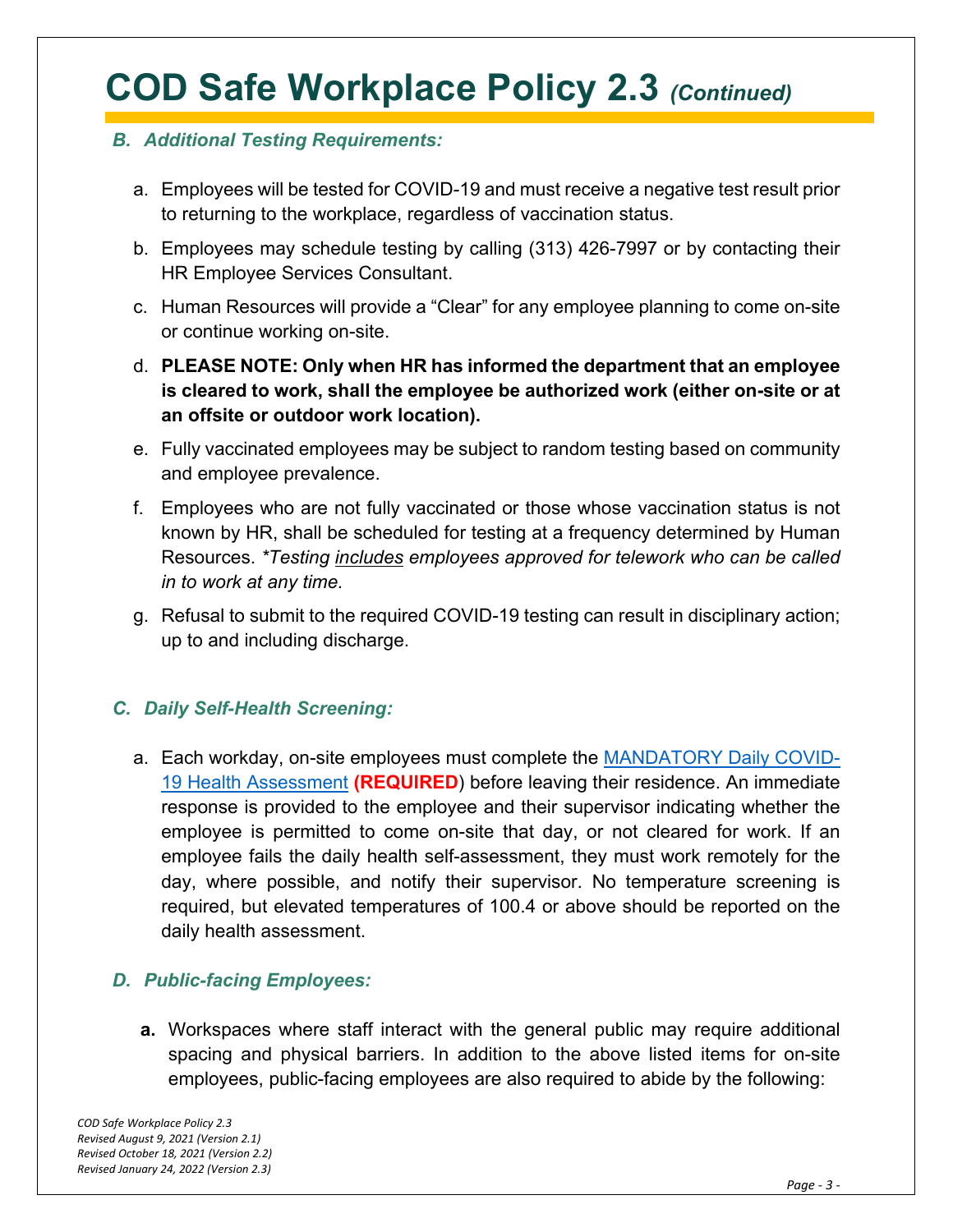- **Gloves**: If using gloves, they must be used properly *– Contact the Detroit Health Department for training in proper use of gloves.*
- **Surgical Masks**: Be able to provide surgical masks to members of the public for those not wearing.
- **Clean**: After each visit: wipe down counter, and anything else a guest has touched after EACH visit.
- **Signage**: Ensure yourself and the public are abiding by signage and markers indicating where to stand to ensure social distancing. Contact security if someone is not willing to abide by rules.
- **Etiquette**: Be considerate, understanding and patient. Operations may require more frequent rotations and breaks.

#### *E. Exposure Response*

- **a. Do not come to work if you are sick or concerned that you are sick.**
	- i. Contact your supervisor immediately.
	- ii. Comply with urgent Covid-19 testing, which will be arranged by HR.
	- **b. Sick On-Site:** If an employee becomes sick while on-site (e.g., begins demonstrating symptoms during the workday), they should do the following:
		- i. Leave the worksite after notification to the Supervisor, who will then notify their respective Department Director.
		- ii. Comply with urgent Covid-19 testing, which will be arranged by HR.
		- iii. The employee will not be permitted to return to work without a negative COVID-19 test.
		- iv. Ill employees should be encouraged to seek medical care.
		- v. No ill employee will be allowed in the workplace
	- **c. Sick While not On-Site:** If an employee who worked on-site develops symptoms of illness during non-work hours or tests positive for COVID-19 within 2 weeks of having been on site, they must:
		- i. Notify their Supervisor immediately, who will then notify their respective Department Director.
		- ii. Notify supervisor of last date in workplace
		- iii. The employee must not return to work until they have recovered and received a negative COVID-19 test.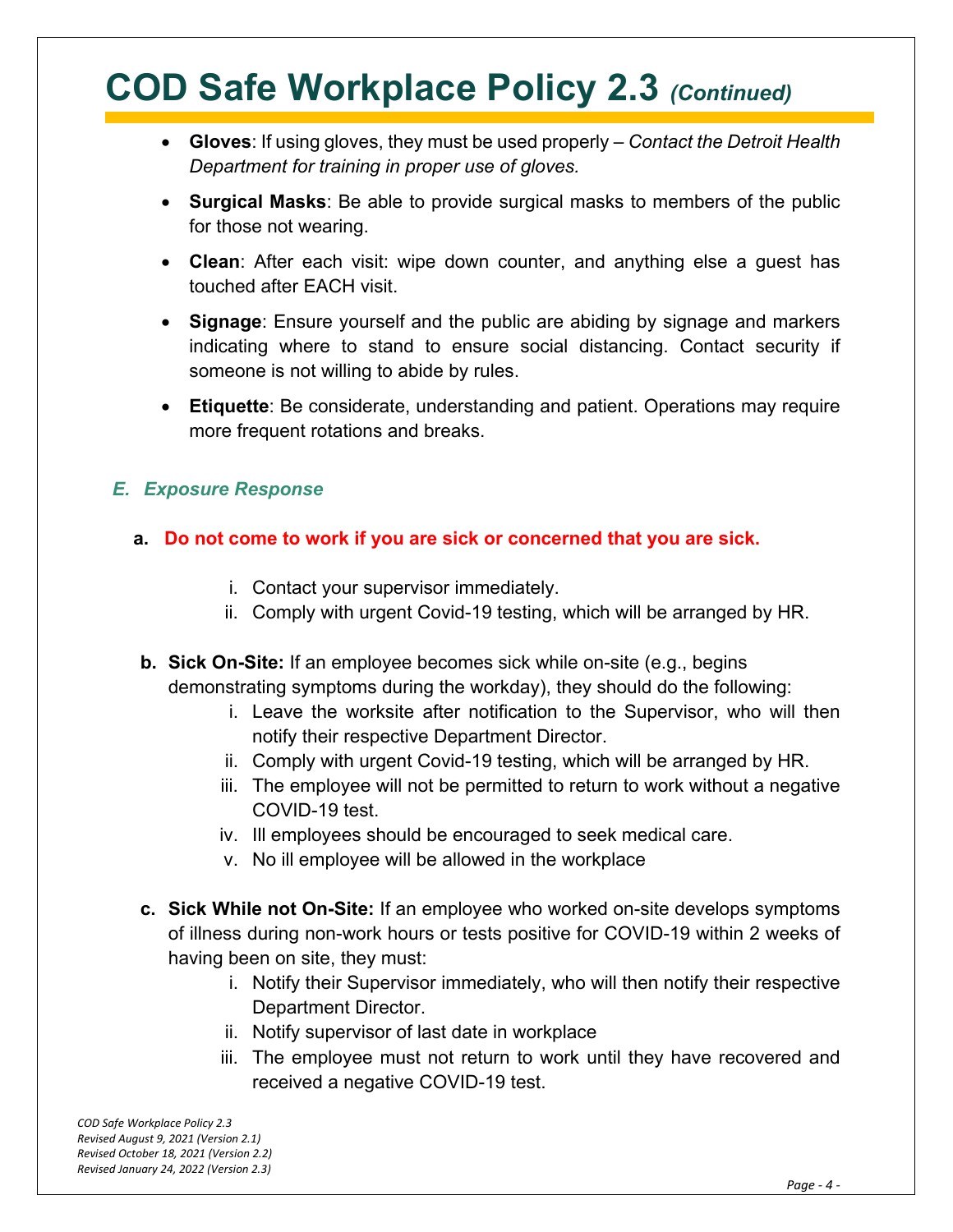- **d. Contact Tracing:** HR will do the following after having been notified by a Department Director that an employee who has been on-site (currently or within the last two weeks) has tested positive for COVID-19:
	- i. Conduct contract tracing to employees and others who may have been exposed, and who may need to quarantine and/or get COVID-19 testing.
	- ii. Review the exposure with health and safety team to determine cleaning and sanitizing needs, (generally if employee has been in workplace within 24-36 hours) and notify those needs to property management.
	- iii. Communicate to employees who work with the employee who has tested positive and notify that appropriate cleaning and disinfection has been performed.
	- iv. All cases will be review by the employee health and safety team. Quarantine and isolation will be determined on a case-by-case basis.
- *F. Masking & Personal Protective Equipment (PPE) Requirements*
	- **a. Masks**: Masks must be worn by all unvaccinated employees before entering any City-building and during the entire workday. See requirements below:
		- i. While indoors, all employees are required to wear masks while in a City building, and/or while traveling by elevator, shuttle, or City vehicle.
		- ii. Where available and when indoors, employees must wear either KN95 or N95 masks which will soon be made available to employees while onsite. Wearing a surgical mask alone (or double-masking) is an acceptable alternative until KN95 or N95 masks are available.
		- iii. While indoors, cloth masks alone do not provide adequate protection and are not acceptable as a safe method of protection indoors.
		- iv. Employees who are required to wear a fit-tested N95 mask must continue to do so.
	- **b. Respiration Protection**: Employees in jobs requiring specific respiratory protection must follow OSHA regulations regarding use and fit testing.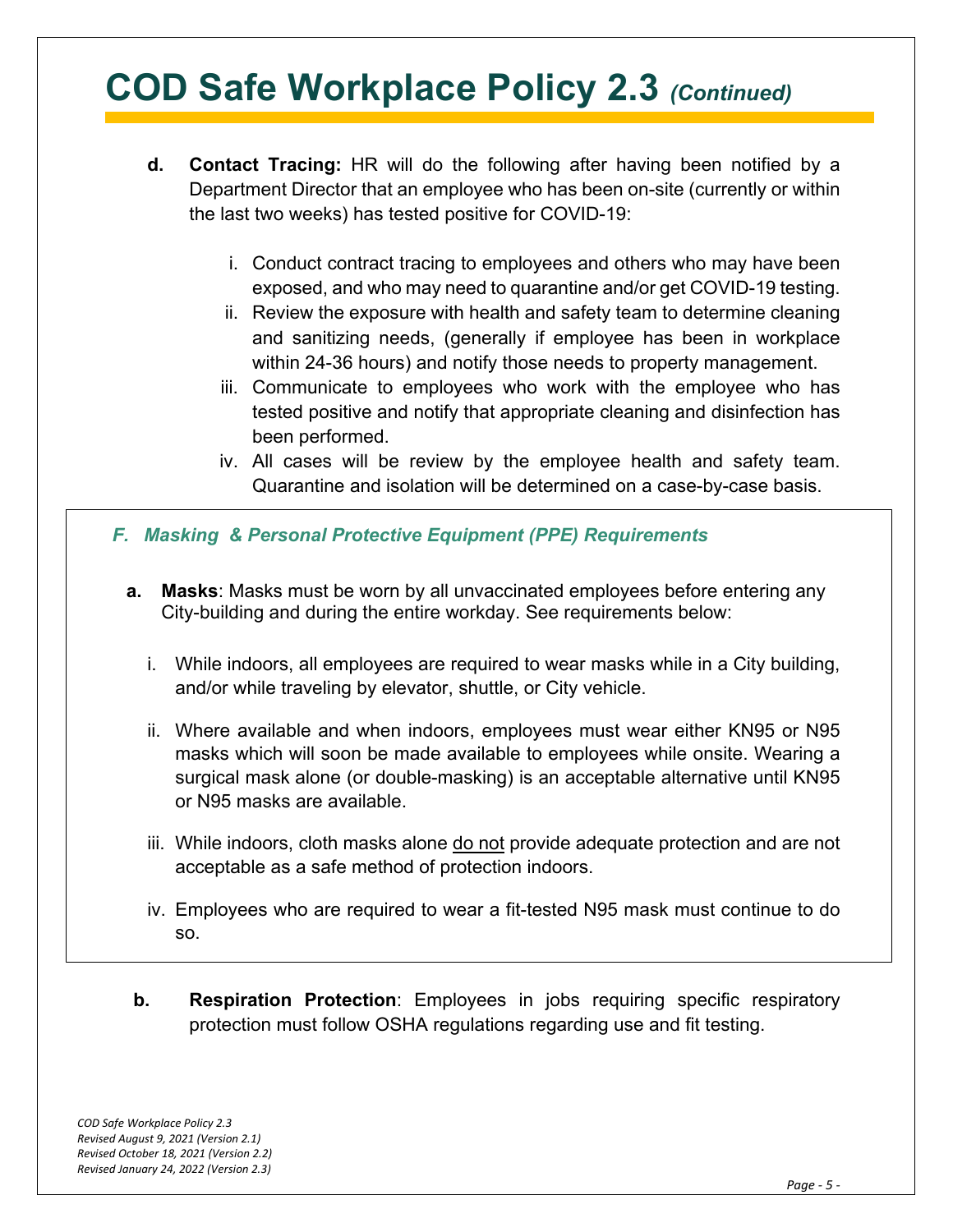- **c. Gloves:** Gloves should be worn only by those trained to use them. Improper use of gloves can result in the spreading of more germs than if none were used at all. All employees should frequently wash or sanitize their hands.
- **d. Supplies**: All Departments have designated emergency supply areas (most are specific cabinets, offices). The emergency supply areas are to be stocked with ample supply and according to the minimums as described above.
- **e. DSC**: Each Department has identified a Department Supplies Coordinator (DSC) for their division (see Appendix A). Each DSC will be responsible for:
	- Identifying the supply need for their division
	- Submitting unified division orders for supplies to the centralized emergency supplies warehouse via smartsheet form.
	- Coordinating the pickup of supplies from the emergency warehouse.
	- Monitoring their division for supply and PPE. Employees should contact their respective DSC if they have supply needs.

#### *G. Hand Hygiene and General Etiquette*

- a. Good hand hygiene is essential for prevention of all communicable disease.
	- **1. Hand Washing:** Wash hands frequently with soap and water for at least 20 seconds especially before or after going to the restroom; before eating; and after blowing your nose, coughing, or sneezing. If soap and water are not readily available, use a hand sanitizer that contains at least 60% alcohol.
	- **2. Hand Sanitizer:** Hand Sanitizer will be placed at all points of entry and egress to city departments, near high touch areas, at common use devices and provided to all employees.
- b. General Etiquette
	- 1. Minimize person-to-person interaction.
	- 2. Limit the frequency that you touch your eyes, nose, and face.
	- 3. Cover coughs and sneezes.
	- 4. Wash hands frequently.
	- 5. Do not congregate.
	- 6. Help enforce PPE and distancing compliance with yourself and others.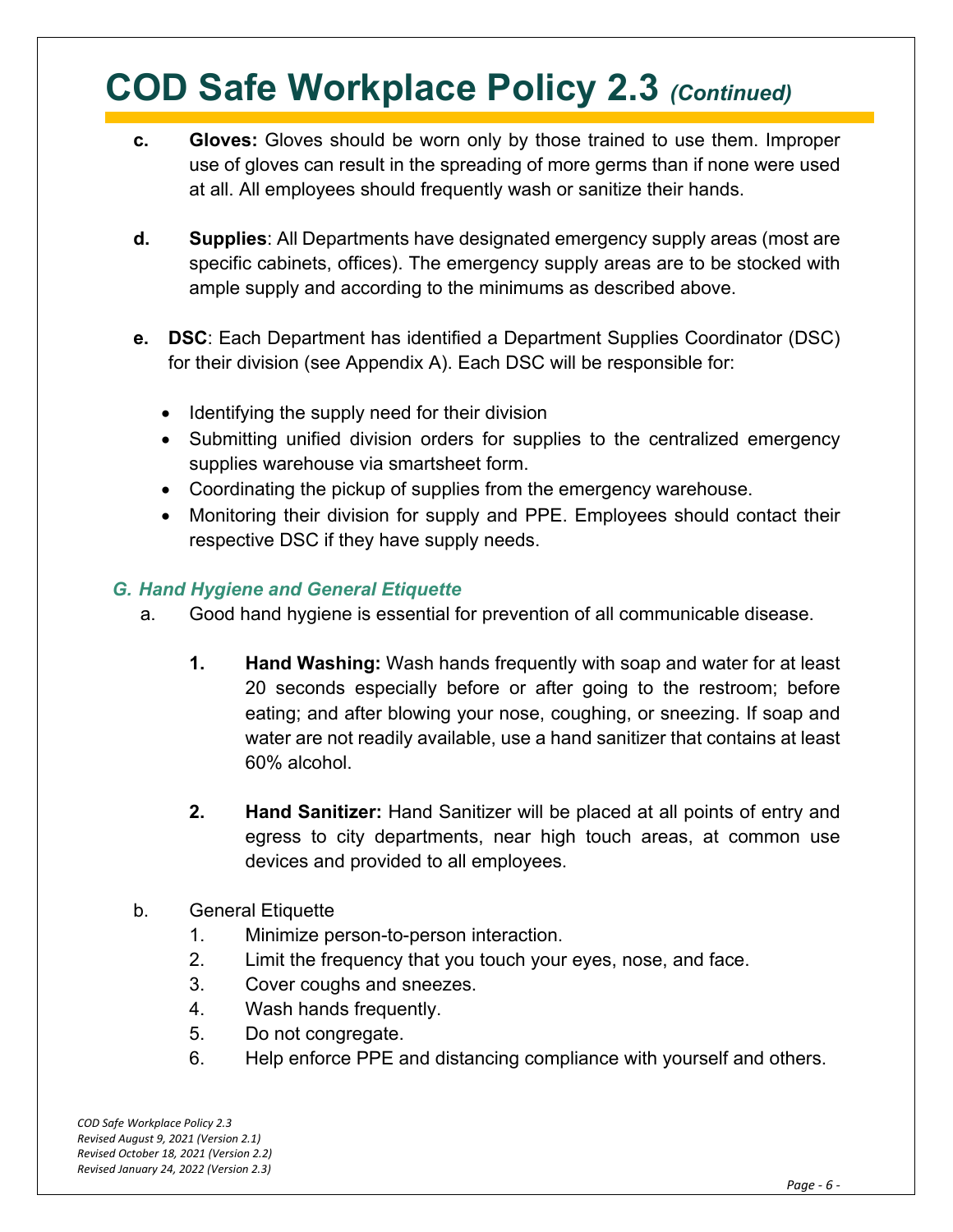#### *H. Social Distancing*

Social Distancing is defined as being no less than six feet apart from another person. **Maximum capacity will be 50% of fire marshal designated capacity.** The following requirements shall be in effect:

- **a. Distancing**: Employees shall stay at least (6) six feet apart from another person whenever feasible. Fully vaccinated employees are exempt from distancing requirements.
- **b. Minimize Meetings:** Employees shall minimize the number of in-person meetings and congregations. Consider emailing a form or file as opposed to printing and providing in-person. Avoid dropping in on another employee. Call or email to confirm what is needed.
- **c. In-Person Meetings**: Any necessary in-person meeting shall use a room at no more than 50% capacity, unless otherwise required by law. Teleconferencing and videoconferencing, emails, and other forms or remote communication should be utilized.
- d. **Signage:** Employees must abide by all signage and markings indicating where to stand to ensure appropriate social distancing spacing.

### **7. Department/Agency Requirements**

#### *A. Return to Office Team*

Each workspace will be reviewed by a Return to Office (RTO) team to determine department capacity requirements and physical needs.

- **a. Sign Off:** The RTO office will sign off on the safety of each workspace before return to work.
- **b. Posting**: Safe capacity and requirements will be posted.
- **c. Seating Assignments**: Employees must abide by any specific schedules and/or seating assignments to adhere to the capacity requirements.
- **d. "Hoteling" Spaces**: In cases where an unexpected change occurs, employees will need to use newly created hoteling space. The hoteling spaces must be wiped down by the employee before and after use.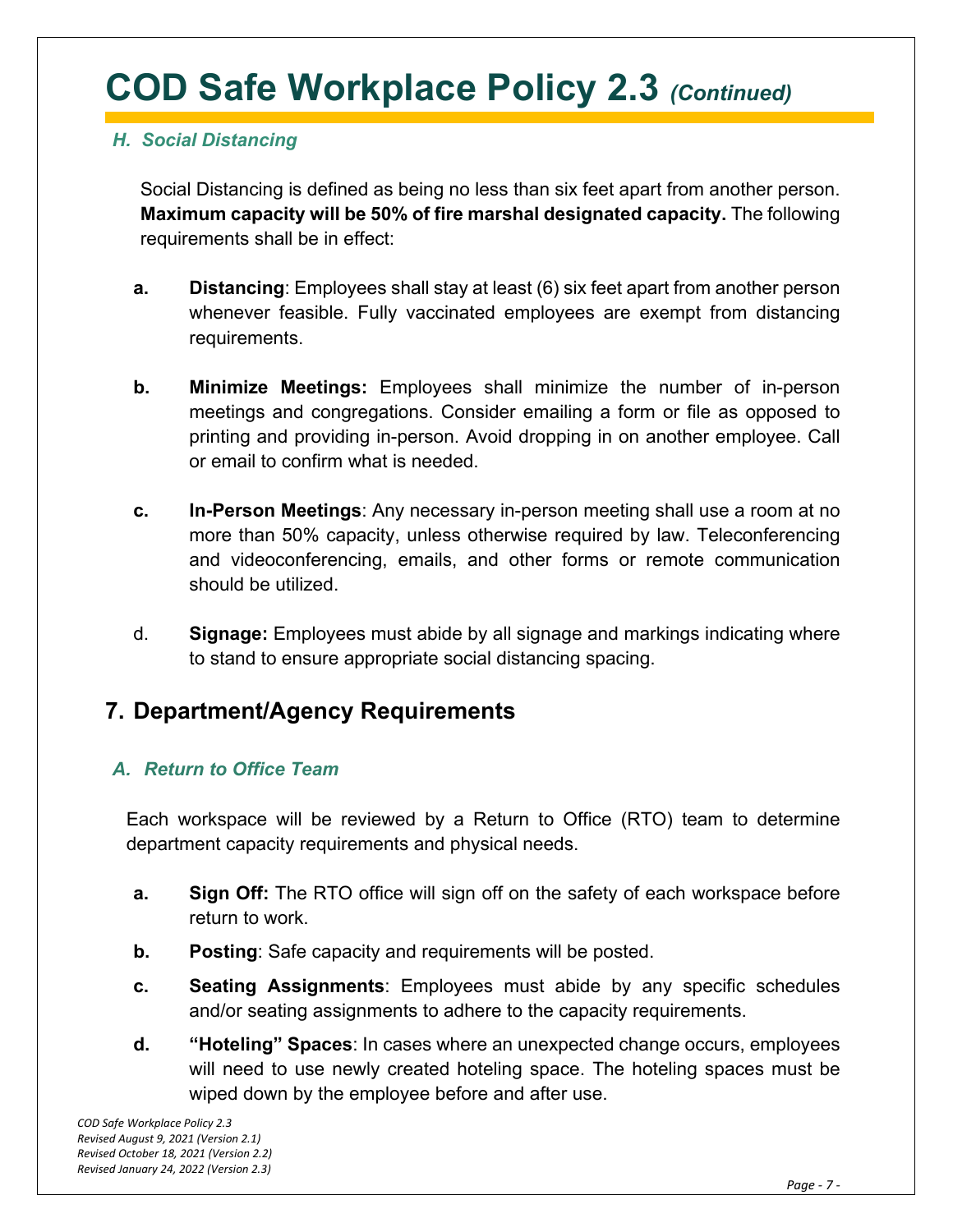#### *B. Air Handling and HVAC*

- **a. Compliance**: All city building systems will be operated in compliance with all CDC, OSHA and ASHRAE air quality standards. Operations will maximize the fresh-air intake and assure optimum rated filters.
- *b.* **Additional**: No additional air cleaning devices will be deployed unless recommended by guidance from DHD environmental health in consultation with the building HVAC technician.

#### *C. Communal Spaces and Equipment*

- **a. Cleaning**: Employees must use disinfectant wipes to clean the areas they touched and wash their hands after using communal equipment and spaces (copier, stapler, etc.). The communal equipment will also be cleaned daily by janitorial staff.
- **b. Common Areas:** Common areas such as lunch or break rooms can be used as a place to gather, as long as capacity requirements are followed, and masks are worn. It is expected that some aspects of these common areas must be utilized (e.g., refrigerators, microwaves, etc.), as needed.
- **c. Shared Vehicles** Employees working within vehicles should use disinfectant wipes on common surfaces (gear shifter, steering wheel) before/after every shift.
- **d. Mail**: When handling mail or papers that will be handed to others, avoid touching eyes, nose, and mouth. After handling, immediately wash or sanitize hands.
- **e. Shuttles**: All shuttles will require all persons to wear masks at all times regardless of vaccination status.
- **f. Elevators**: Elevators will operate at full capacity with all persons masked regardless of vaccination status.

### **8. Additional Resources**

**a. Policy Questions:** Direct any questions regarding this policy or accommodations to your department's Human Resources Manager or Consultant.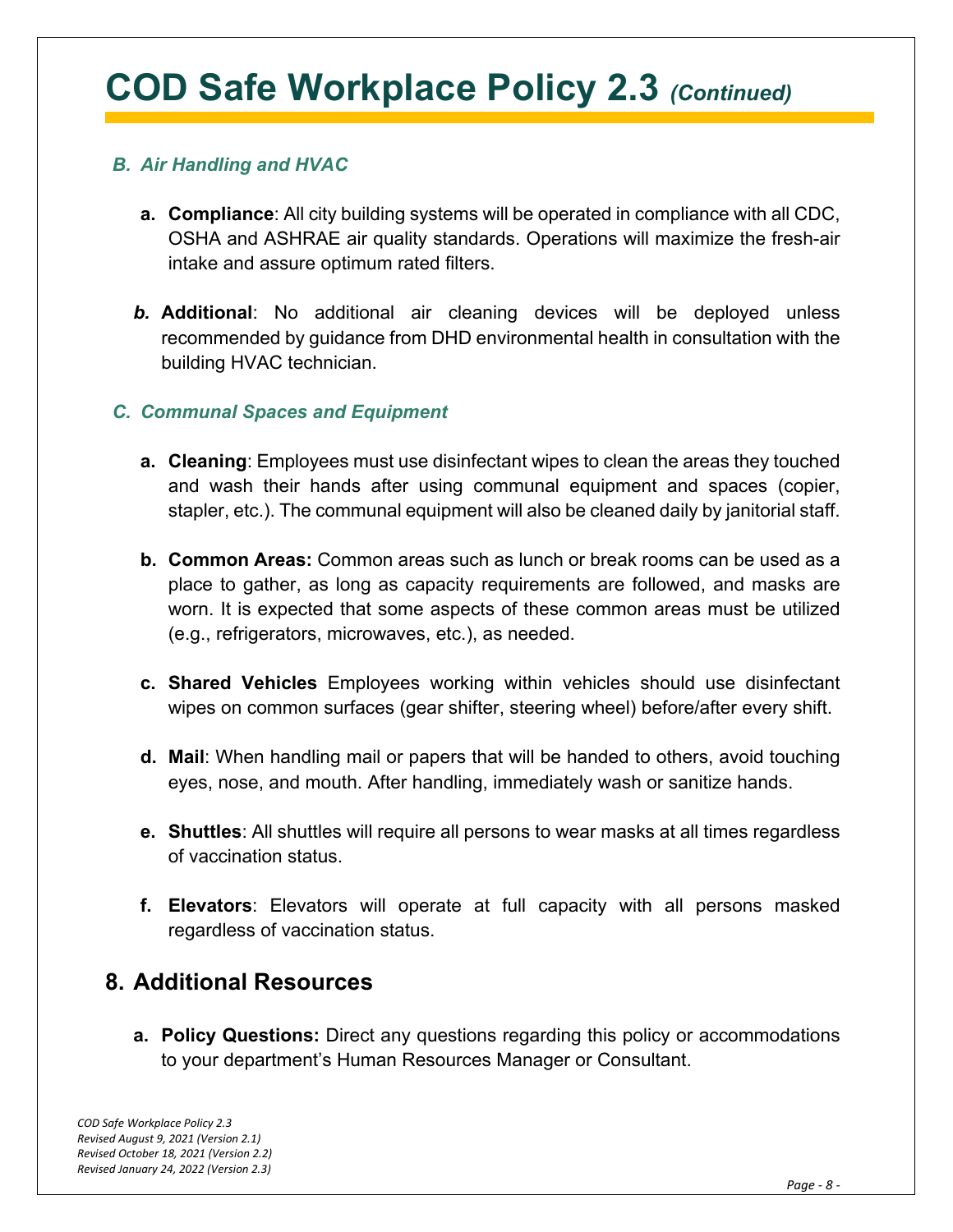- **b. Reporting Concerns**: To report a concern about safety in your workplace you can do the following:
	- i. Call the Detroit Health Department COVID-19 Resource Line: (313-876-4000 x 1 or email dhdoutbreak@detroitmi.gov).
	- ii. You also have the right to report to Michigan Occupational Safety and Health Administration (MIOSHA) by phone 800-866-4674 or online: [https://www.michigan.gov/leo/0,5863,7-336-78421\\_11407\\_30453-93835--,00.htm](https://www.michigan.gov/leo/0,5863,7-336-78421_11407_30453-93835--,00.htm)
- c. You may be subject to additional requirements of the Mayor, Human Resources, DoIT, or other city departments which govern certain city-wide processes related to the pandemic.

#### **9. Definitions**

- a. **"Close contact"** means close contact as defined by the latest United States Centers for Disease Control and Prevention (CDC) guidelines at the time of contact.
- b. **"COVID-19"** means a viral respiratory illness characterized by symptoms defined by the CDC.
- c. **"Known cases of COVID-19"** means persons who have been confirmed through diagnostic testing to have COVID-19.
- d. **"SARS-CoV-2"** means the novel coronavirus identified as SARS-CoV-2 or a virus mutating from SARS-CoV-2 (severe acute respiratory syndrome coronavirus 2), the virus which is the causative agent of COVID-19.
- e. **"Suspected cases of COVID-19**" means persons who have symptoms of COVID-19 but have not been confirmed through diagnostic testing or unvaccinated persons who have had close contact with a person who has been confirmed through diagnostic testing to have COVID-19.
- f. **"Fully vaccinated"** means persons who have received all recommended doses of an FDA-approved or authorized COVID-19 vaccine, in compliance with the CDC's vaccination schedule.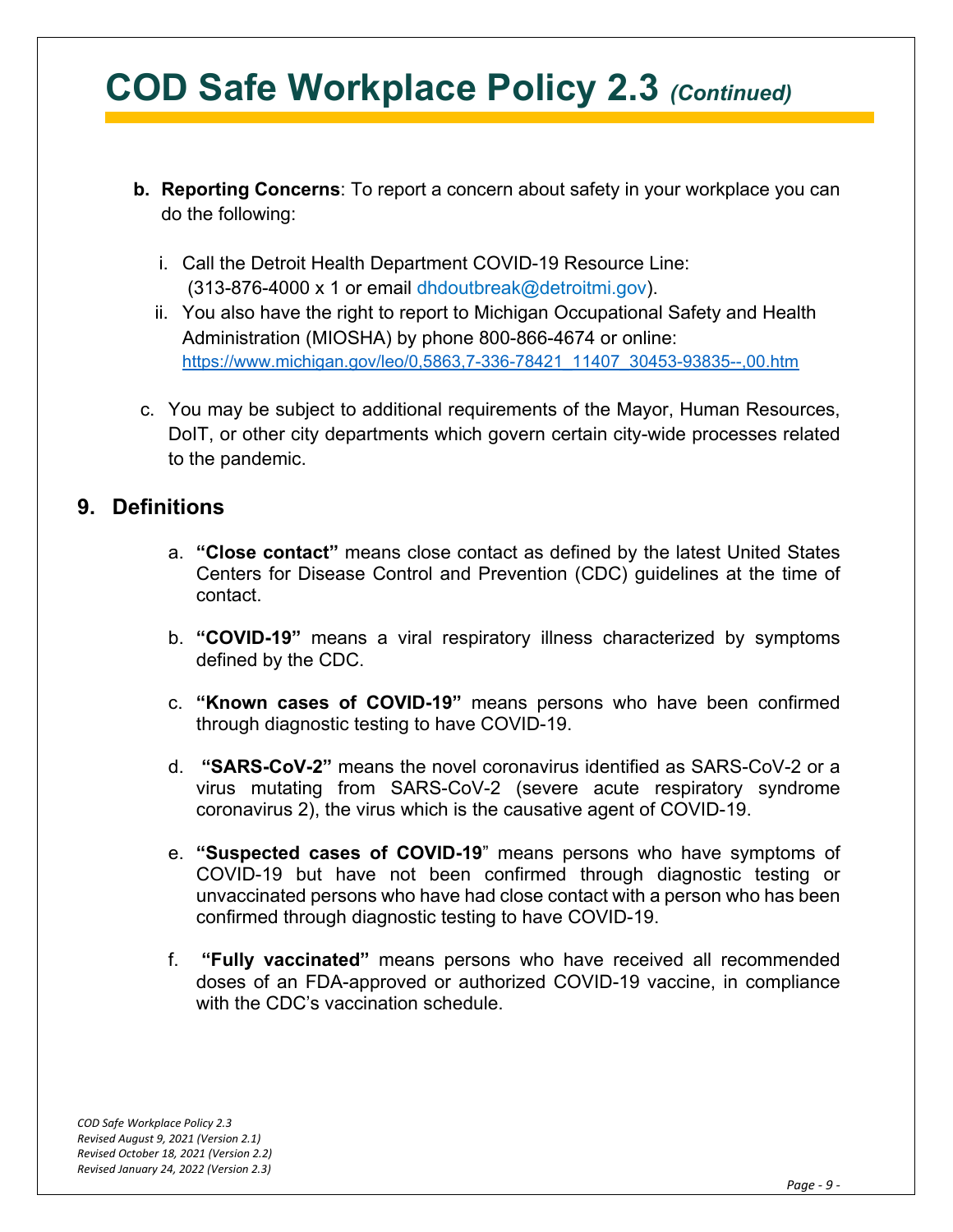### **Appendix A: Supply and Supply Coordinator**

- Each Department has identified a Department Supplies Coordinator (DSC) for their worksite/division (see Exhibit A for list of all Employee Services Consultants). Each DSC will be responsible for:
	- a) Identifying the supply need for their division
	- b) Submitting unified division orders for supplies to the centralized emergency supplies warehouse via smartsheet form.
	- c) Coordinating the pickup of supplies form the emergency warehouse
	- d) Ensuring supplies are distributed to the employees
	- e) Monitoring their division for supply & PPE

| Item                        | <b>Minimum Supply</b> |
|-----------------------------|-----------------------|
| Mask (surgical/ N95)        | $30$ -day             |
| <b>Mask Storage</b>         | $30$ -day             |
| <b>Nitrile Gloves</b>       | $30$ -day             |
| <b>Infrared Thermometer</b> | 2 per entry point     |
| Disinfectant spray/ wipes   | $30$ -day             |
| Hand sanitizer (refills)    | $30$ -day             |
| Hand soap                   | $30$ -day             |
| Eye protection              | $30$ -day             |

#### **Emergency Supplies and Amounts**

- Prior to employees returning to the office, Managers must inform their respective ESC of additional employees coming on-site. Based upon the role and function of the on-site employee, the ESC will order necessary supplies, including PPE and cleaning supplies required. The ESC will order the supplies through a process prescribed by the Chief Procurement Officer and Emergency Services and in a timely fashion to ensure the supplies will be available to the employee when needed.
- All Departments have designated emergency supply areas (most are specific cabinets, offices). The emergency supply areas are to be stocked with ample supply and according to the minimums as described above. Employees should contact their respective ESC if they have any supply needs.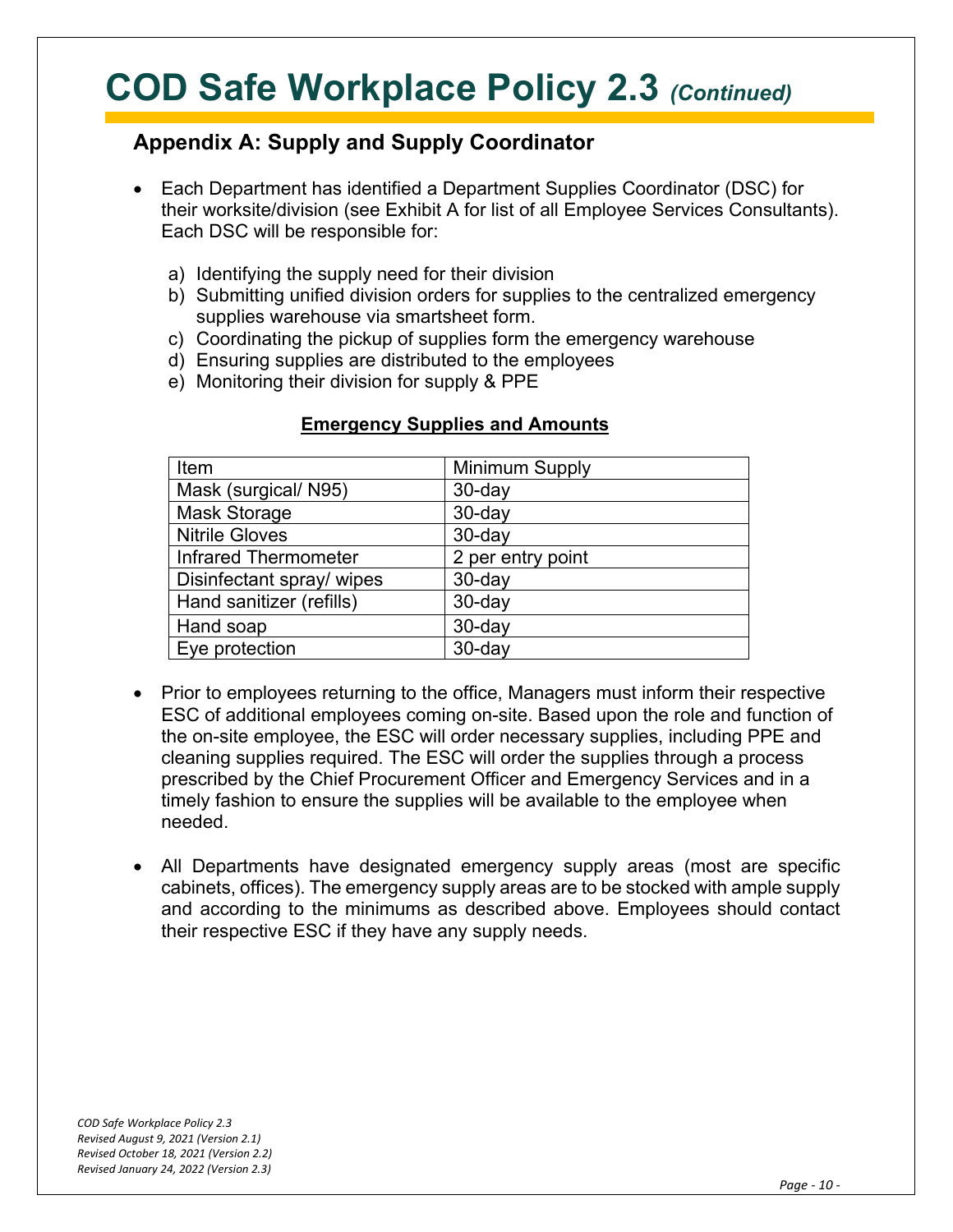#### **Appendix B: Reporting Workplace Concerns**

#### **Process for Reporting Unsafe Workplace Conditions to COVID-19/Coronavirus Resource Line**

- 1. Reach out to your supervisor/manager or Employee Services Consultant (224- 8584). If you feel that your concern has not been addressed appropriately, you may access the following resources:
- 2. If a call center representative from the COVID-19/Coronavirus Resource Line (313-876-4000 x 1) receives a complaint from the public regarding unsafe workplace conditions, the representative first provides the Michigan Occupational Safety and Health Administration number (MIOSHA) at 1-800- 866-4674 or website for reporting:

https://www.michigan.gov/leo/0,5863,7-336- 78421\_11407\_30453-93835--,00.html.

- 3. If a call center representative from the COVID-19/Coronavirus Resource Line receives this type of complaint, the representatives will flag these calls for additional follow-up by DHD and record the reason for the complaint and contact information, including worksite name, address, and phone / email address.
	- a. When flagged, an "Unsafe Workplace Conditions" for a city of Detroit Employee, worksite or contractor, automatic notification is sent the [dhdoutbreak@detroitmi.gov,](mailto:dhdoutbreak@detroitmi.gov) email account that is monitored by our Public Inquiries Team.
	- b. The Public Inquiries Team reviews the complaint and determines the appropriate regulatory agency for follow-up.
	- c. The team refers the complaint to DHD Environmental Health and Human Resources and Risk Management
- 4. The Public Inquiries Team has updated the call center script and call log form to reflect this new process.
- 5. The DHD phone tree greeting is updated in English and Spanish to highlight this new reporting process..
- 6. Scott Withington and Elise Grogstad will create a contact list for our Administrative and Customer Service Teams to assist with routing complaints to appropriate regulatory agency.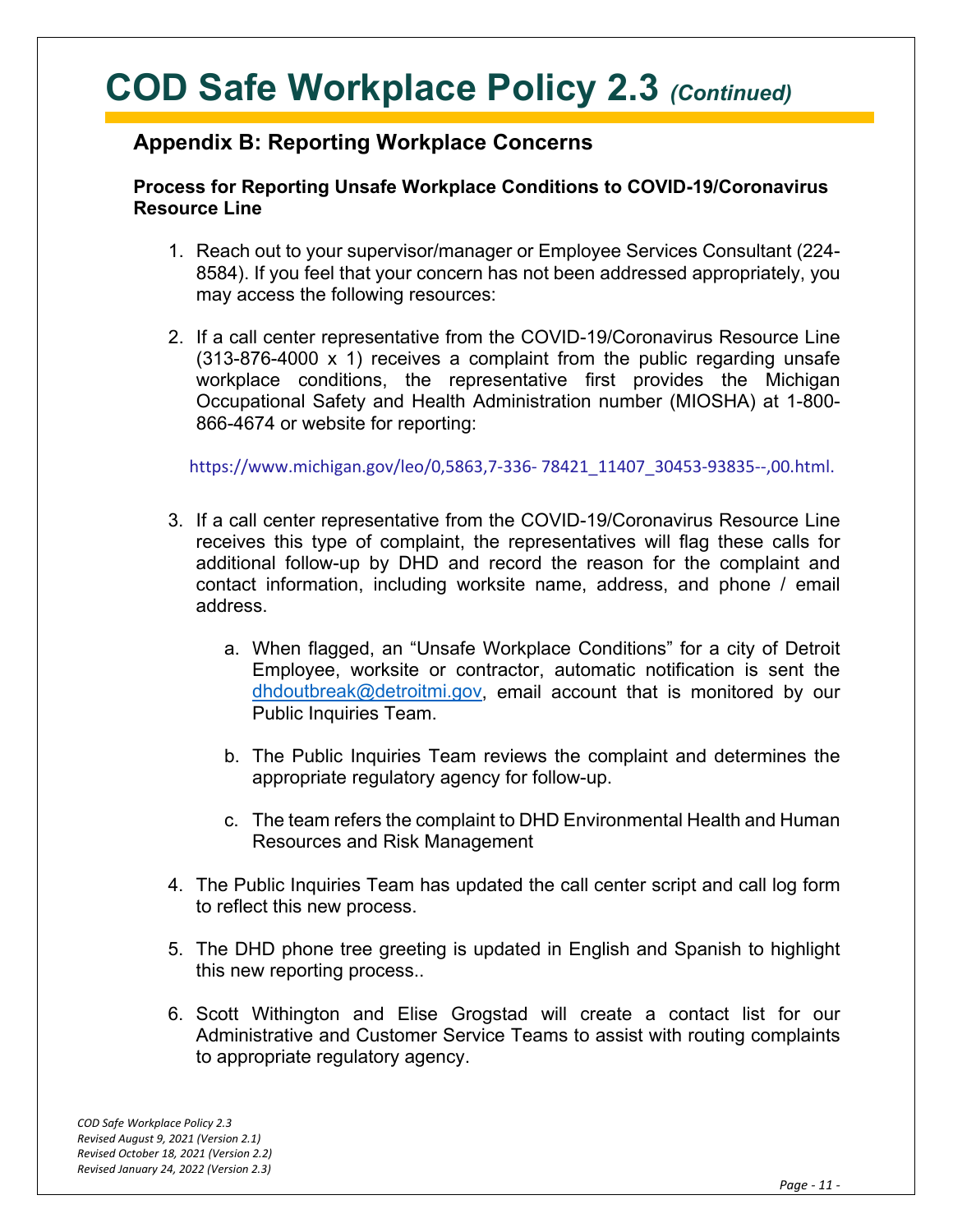### **Appendix C: COVID-19 Return To Work Training**

#### **[Click Here](https://elearning.easygenerator.com/2fc83e20-3a37-402a-a077-12bd90e7c2c0/#/)**

To access the Return-to-Work Training.

As stay-at-home restrictions expire, our key priority is to help you get back to work safety and to ensure a safe work environment. The COVID-19 Return to Work course has six-section and is designed for all employees returning to the workplace. You will learn how to work safety to prevent the spread of Coronavirus at work including:

- Infection control practices
- Proper use of Personal Protective Equipment
- How notifications of Covid-19 symptoms and diagnosis are managed
- How to report unsafe working conditions.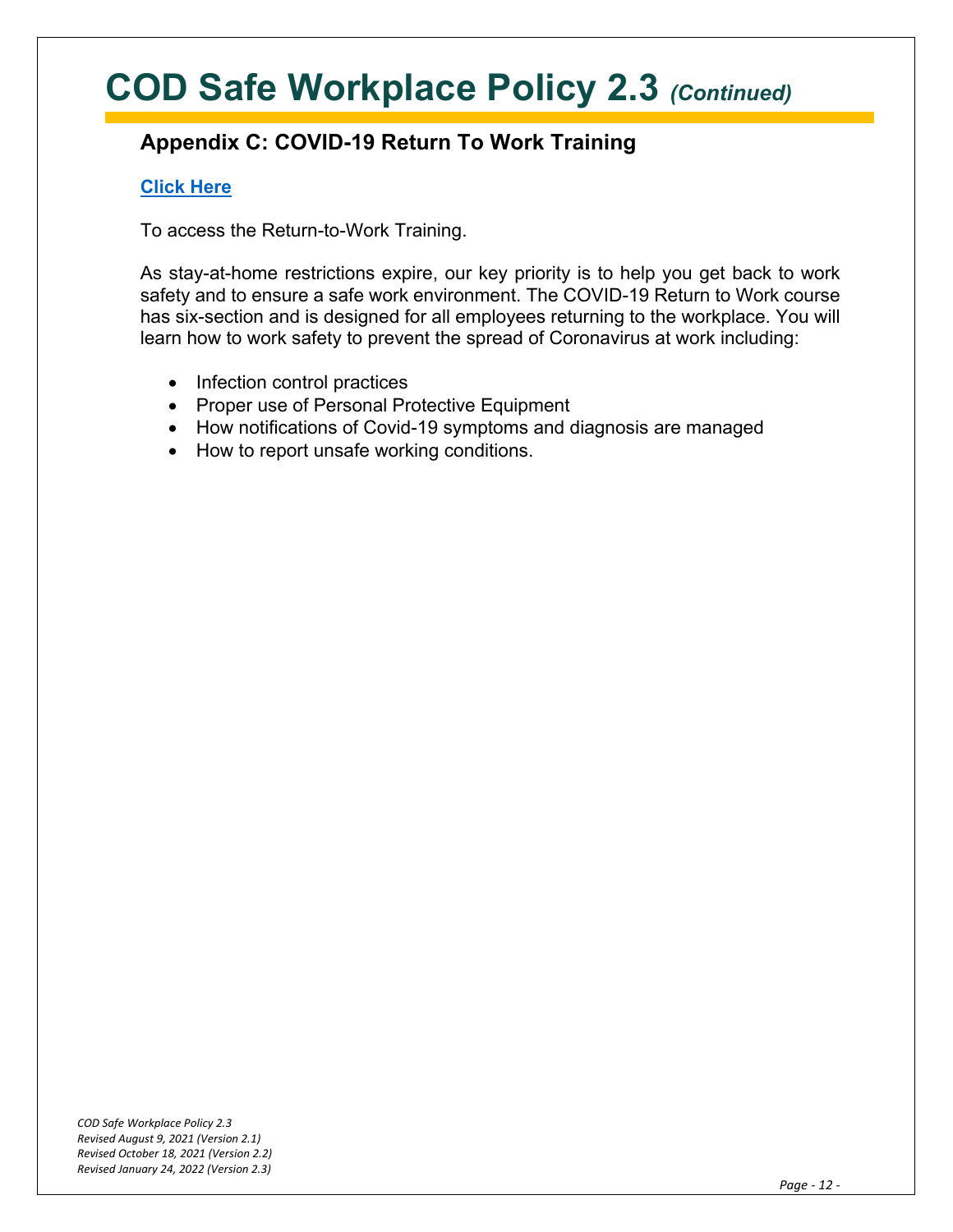### **Appendix D: COVID-19 Vaccination Policy (v.2 October 15, 2021)**

#### **1. Authority**

- 1.1 In accordance with the City of Detroit's duty to provide and maintain a workplace that is free of known hazards, we are adopting this policy to safeguard the health of our employees and their families; our citizens and visitors; and the community at large from infectious diseases, such as COVID-19 that may be reduced by vaccination.
- 1.2 This policy complies with all applicable laws and is based on guidance from the Centers for Disease Control and Prevention (CDC), Michigan Occupational Safety & Health Administration (MI-OSHA), local health authorities, and City of Detroit Safe Workplace policy, as applicable.

#### **2. Scope**

2.1 All City of Detroit employees and their families are eligible and encouraged to receive the COVID-19 vaccine ("vaccine").

#### **3. Procedures**

3.1 Employees and their families can schedule a COVID-19 vaccine by calling:

(313) 230-0505.

- 3.2 The City will pay for all vaccinations and testing covered by this policy.
- 3.3 When not administered by the City, costs associated with the vaccine(s) should be submitted through employees' health insurance, where applicable, submitted for reimbursement.
- 3.4 Employees should work with their supervisors to schedule the appropriate time to comply with this policy.
- 3.5 All employees will be paid for time taken for vaccination or for COVID-19 testing.
- 3.6 No employee shall receive overtime pay for vaccination or for COVID-19 testing.
- 3.7 Employees should retain a copy of their vaccination record.
- 3.8 Upon request of Human Resources, employees may be asked to provide proof of vaccination (i.e., copy of vaccination card).